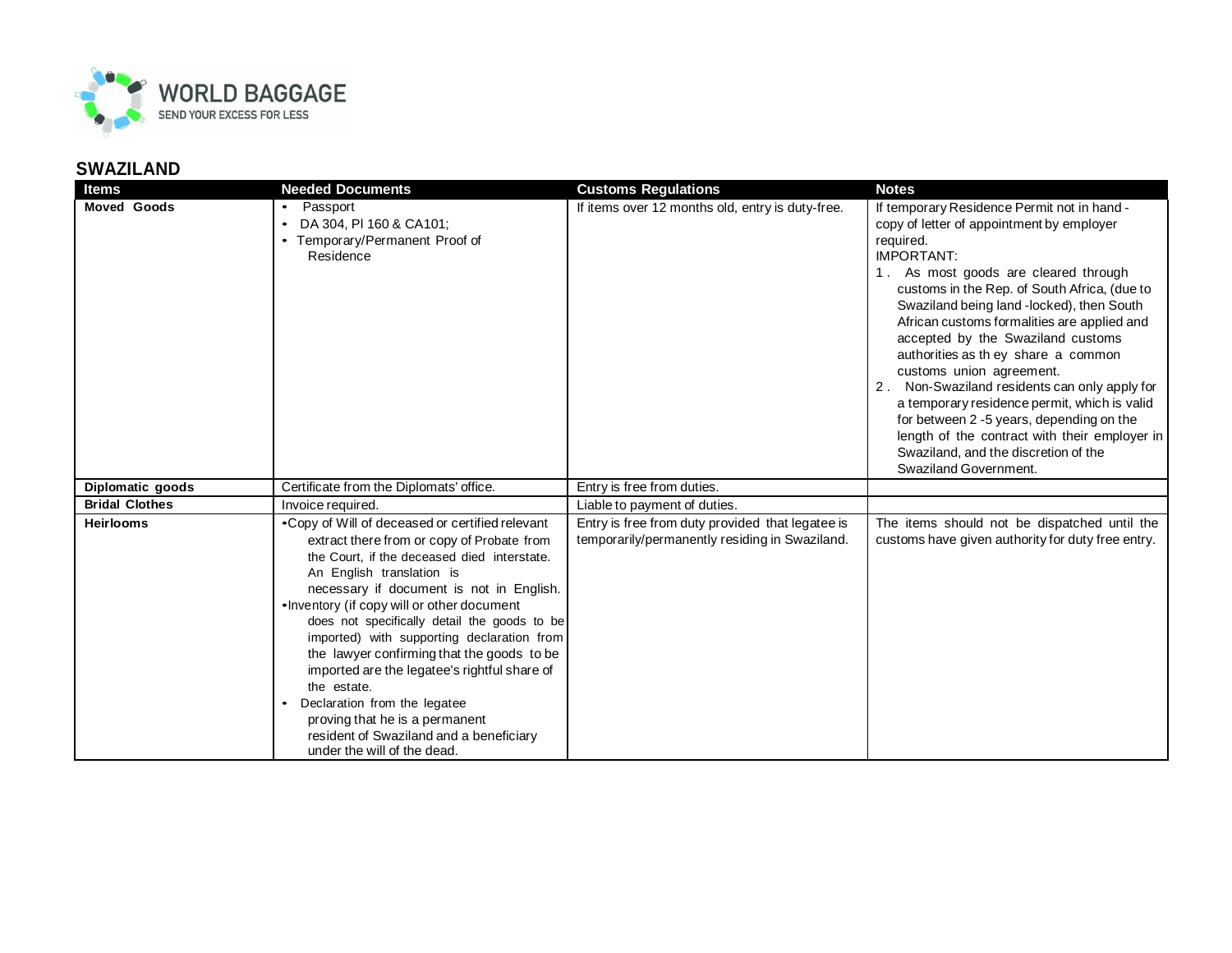

| <u>AIILL IND</u><br>Items                                                         | <b>Needed Documents</b>                                                                                                                                                                                                                            | <b>Customs Regulations</b>                                                                                                                                                                                                                                                                                                      | <b>Notes</b>                        |
|-----------------------------------------------------------------------------------|----------------------------------------------------------------------------------------------------------------------------------------------------------------------------------------------------------------------------------------------------|---------------------------------------------------------------------------------------------------------------------------------------------------------------------------------------------------------------------------------------------------------------------------------------------------------------------------------|-------------------------------------|
|                                                                                   | • Special application must be made to<br>customs.                                                                                                                                                                                                  |                                                                                                                                                                                                                                                                                                                                 |                                     |
| New furniture household<br>Items, gifts and<br><b>Memorabilia</b>                 |                                                                                                                                                                                                                                                    | Liable to payment of full duties.                                                                                                                                                                                                                                                                                               |                                     |
| Artwork, antiquity                                                                |                                                                                                                                                                                                                                                    | Entry is free from duties provided:<br>Works of art are forming a part of a Bona<br>Fide Household removal, or<br>•Articles are more than 100 years old<br>•These articles have been in the use and<br>possession of the owner for more than<br>1 year and<br>• Are not for sale or other disposal for 6<br>months after entry. |                                     |
| <b>Valued metal articles</b>                                                      |                                                                                                                                                                                                                                                    | Duty free entry is allowed on the same basis<br>and under the same conditions as furniture<br>andother articles.                                                                                                                                                                                                                |                                     |
| Motorcars, motor cycles,<br>mopeds, power driven<br>boats<br>with inboard engines | Customs Form C104/A<br>.Document showing that the vehicle has<br>been in the owner's use and possession<br>abroad for more than 1 year before the<br>importation of the vehicle (original<br>purchase invoice, insurance certificate,<br>$etc.$ ). | Entry is free from duties provided:<br>The vehicles (cars, motor cycles, mopeds) will<br>not be sold or otherwise disposed of for<br>24 months after the date of importation.                                                                                                                                                   | Only 1 car per family is permitted. |
| <b>Caravans, trailers</b>                                                         |                                                                                                                                                                                                                                                    | Liable to payment of duties.                                                                                                                                                                                                                                                                                                    |                                     |
| Dogs, cats, birds                                                                 |                                                                                                                                                                                                                                                    | Import licence is granted after the owner has<br>made arrangements for the period of<br>quarantine with a licensed kennel.                                                                                                                                                                                                      |                                     |
| <b>Plants and vegetable</b><br>products                                           | Phytosanitary certificate.                                                                                                                                                                                                                         | Entry is free from duties.                                                                                                                                                                                                                                                                                                      |                                     |
| Dangerous objects, weapons                                                        | Valid firearm certificate<br>. Import licence issued to the owner by the<br>Police authorities.                                                                                                                                                    | Entry is free from duties.                                                                                                                                                                                                                                                                                                      |                                     |
| Narcotics, drugs, incitements                                                     |                                                                                                                                                                                                                                                    | Importation not allowed.                                                                                                                                                                                                                                                                                                        |                                     |
| Pornographic books and                                                            |                                                                                                                                                                                                                                                    | Importation not allowed.                                                                                                                                                                                                                                                                                                        |                                     |